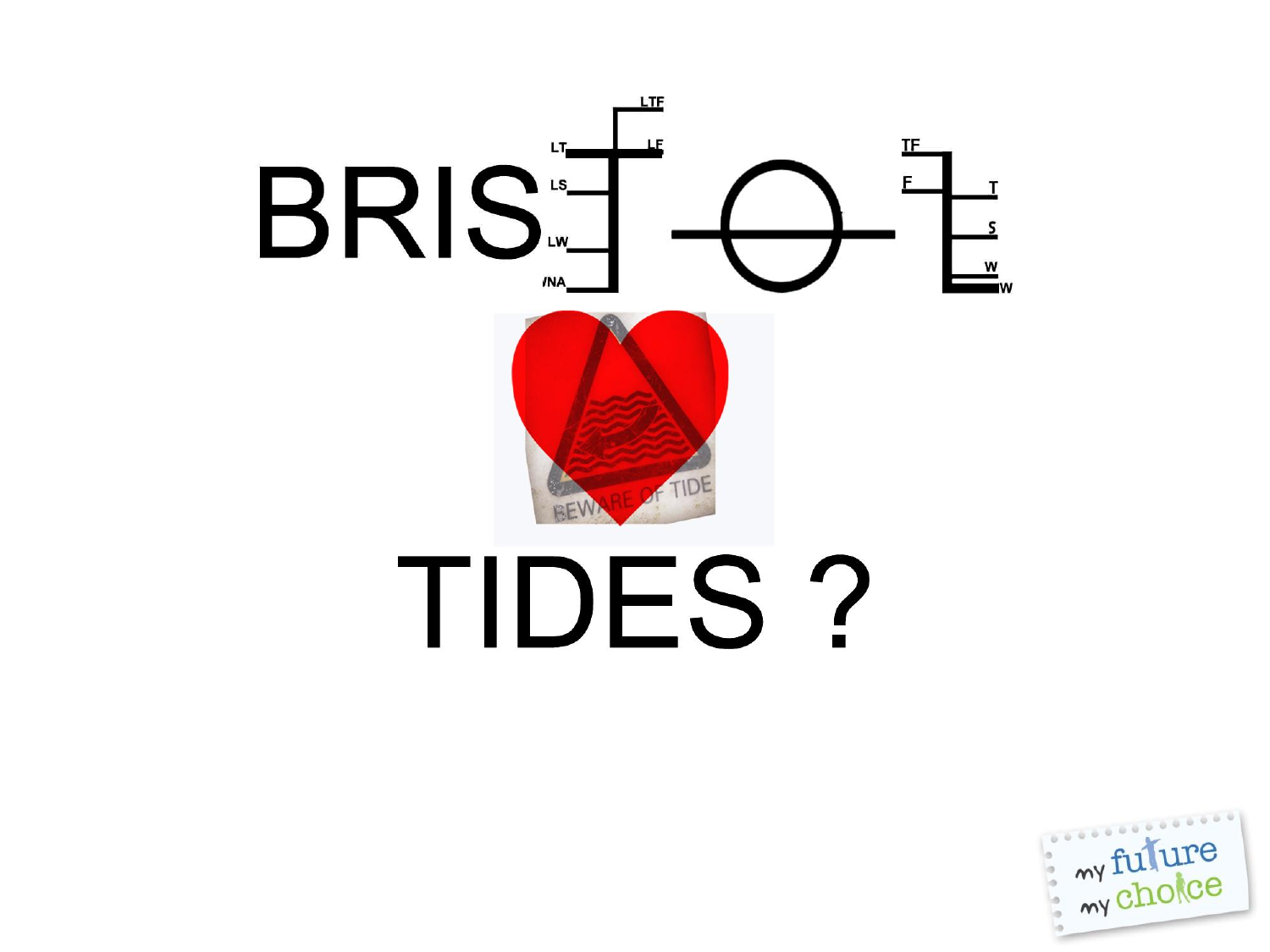## **Watch the Proxi and Peri Aventure Movies**

- 1. Who are these characters?
- 2. Why have they come to Bristol?
- 3. Who are they both in love with and constantly drawn to?
- 4. What themes did they use to score Bristol's love of tides?

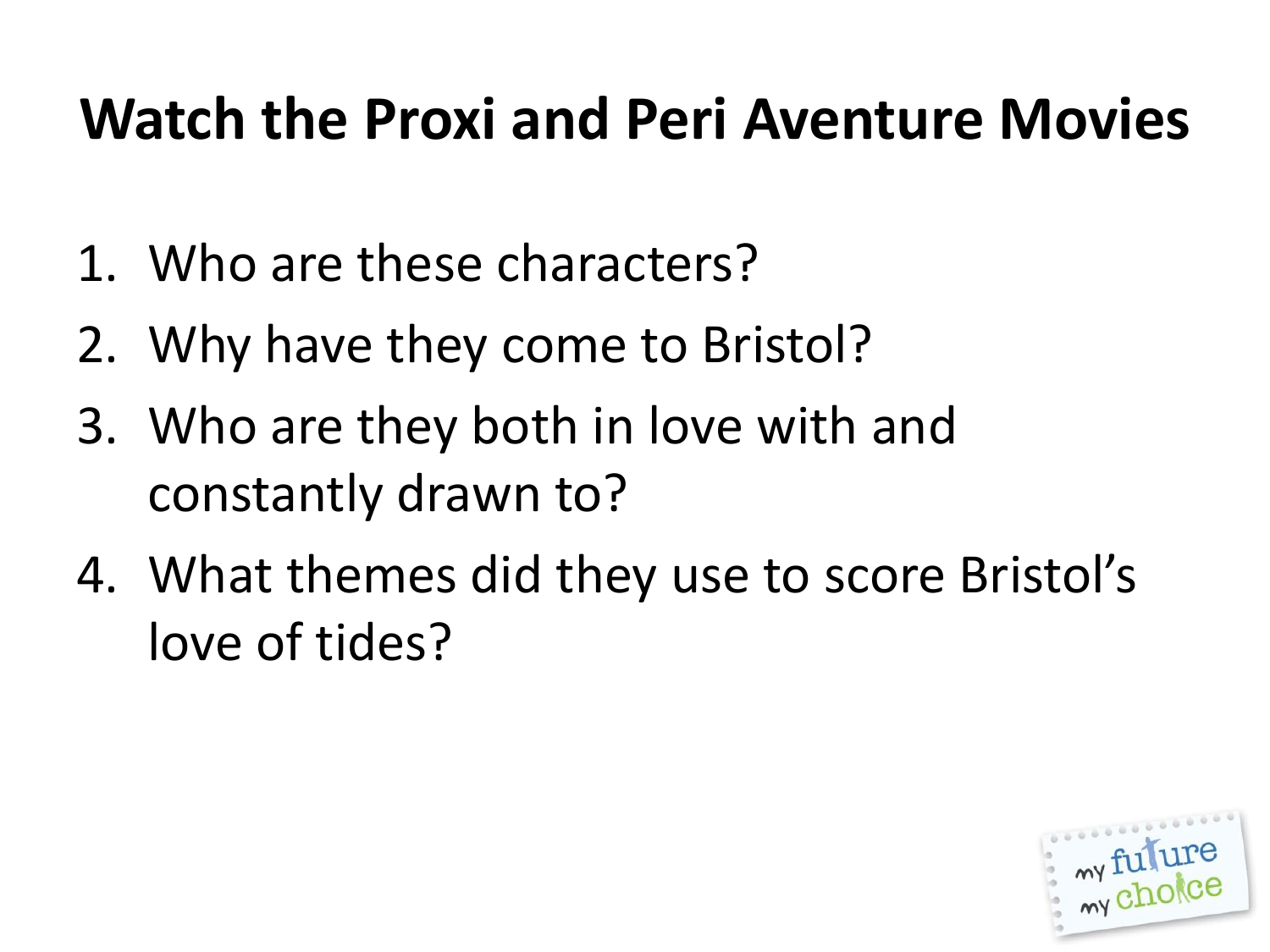## Proxi and Peri score the research done by the young people

| <b>Theme</b>        | <b>Proxi and Peri Benchmark</b><br>Score out of 10 | How can we raise<br>the score? |
|---------------------|----------------------------------------------------|--------------------------------|
| <b>Heritage</b>     | 9                                                  |                                |
| <b>Water</b>        | 4                                                  | ၣ                              |
| <b>Biodiversity</b> | 6                                                  | 7                              |
| <b>Energy</b>       | 9                                                  | ှာ                             |
| <b>Hydropoetics</b> | 5                                                  | ှာ                             |
| <b>Future</b>       | 7.5                                                | ว                              |

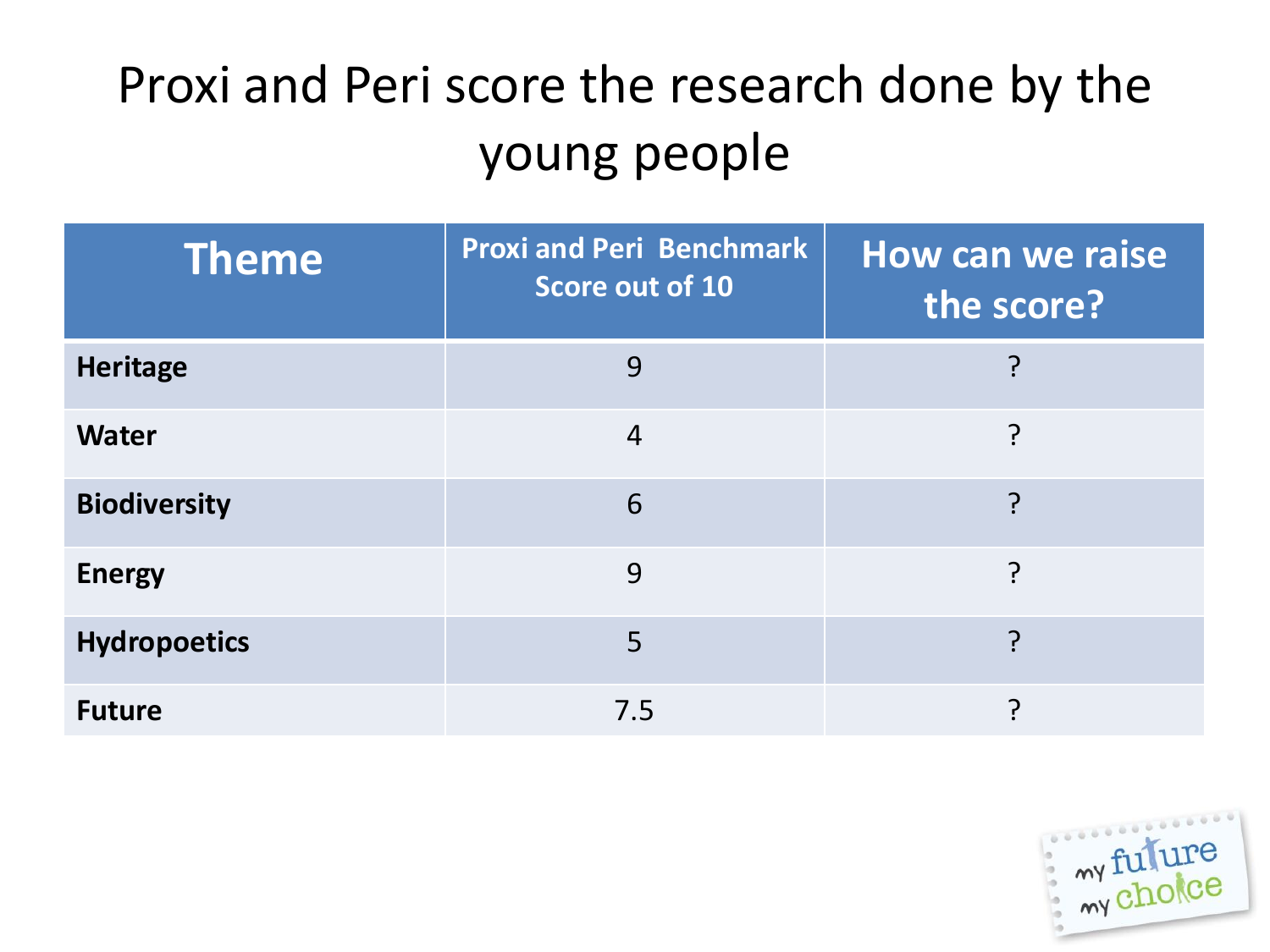# What do you do?

- Take one of the six themes
- For that theme make a 'fish bone' diagram of all the things that you and your friends, family or team in school think causes the score to be lower than 10.



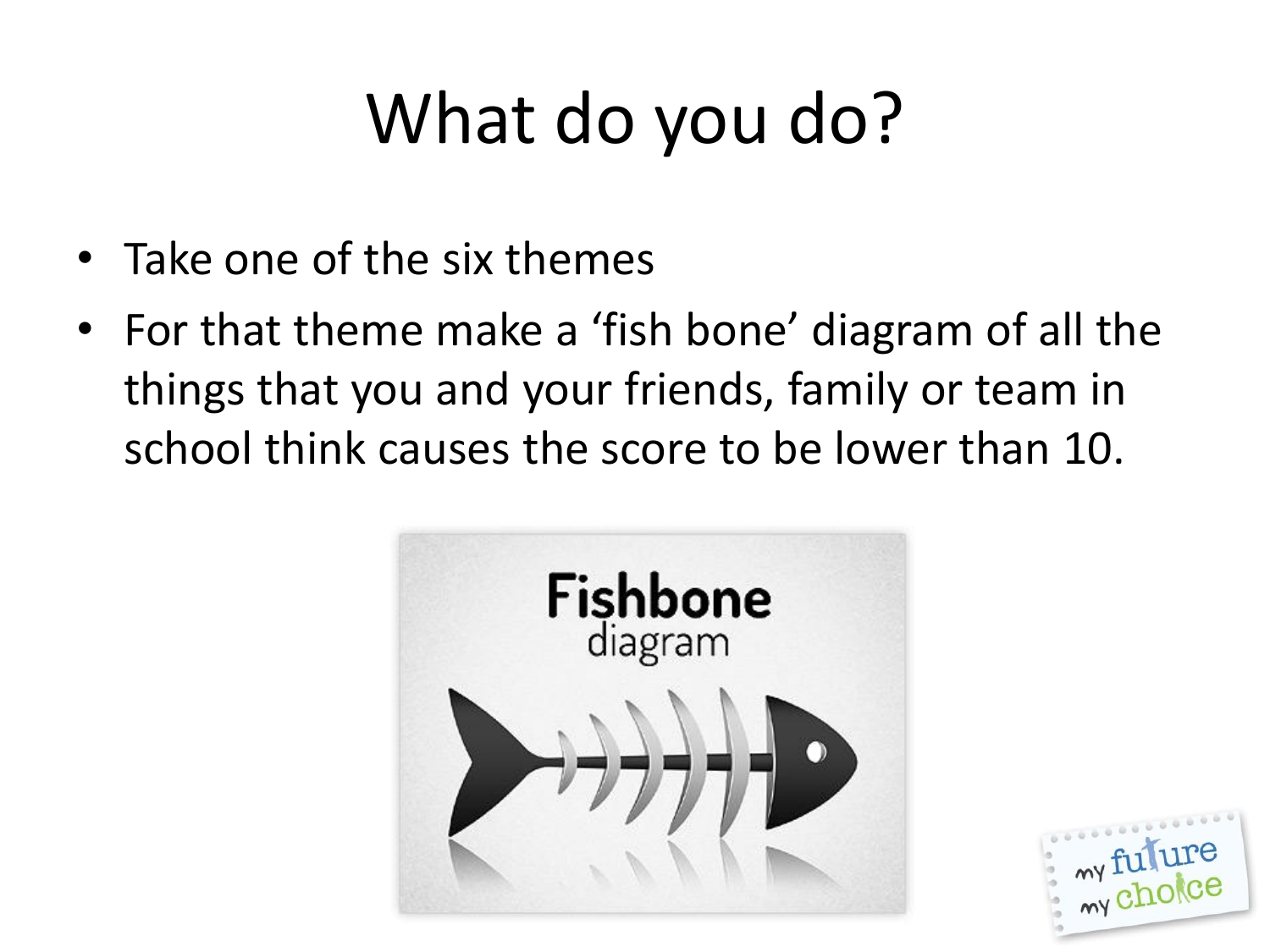# Fish Bone Diagram

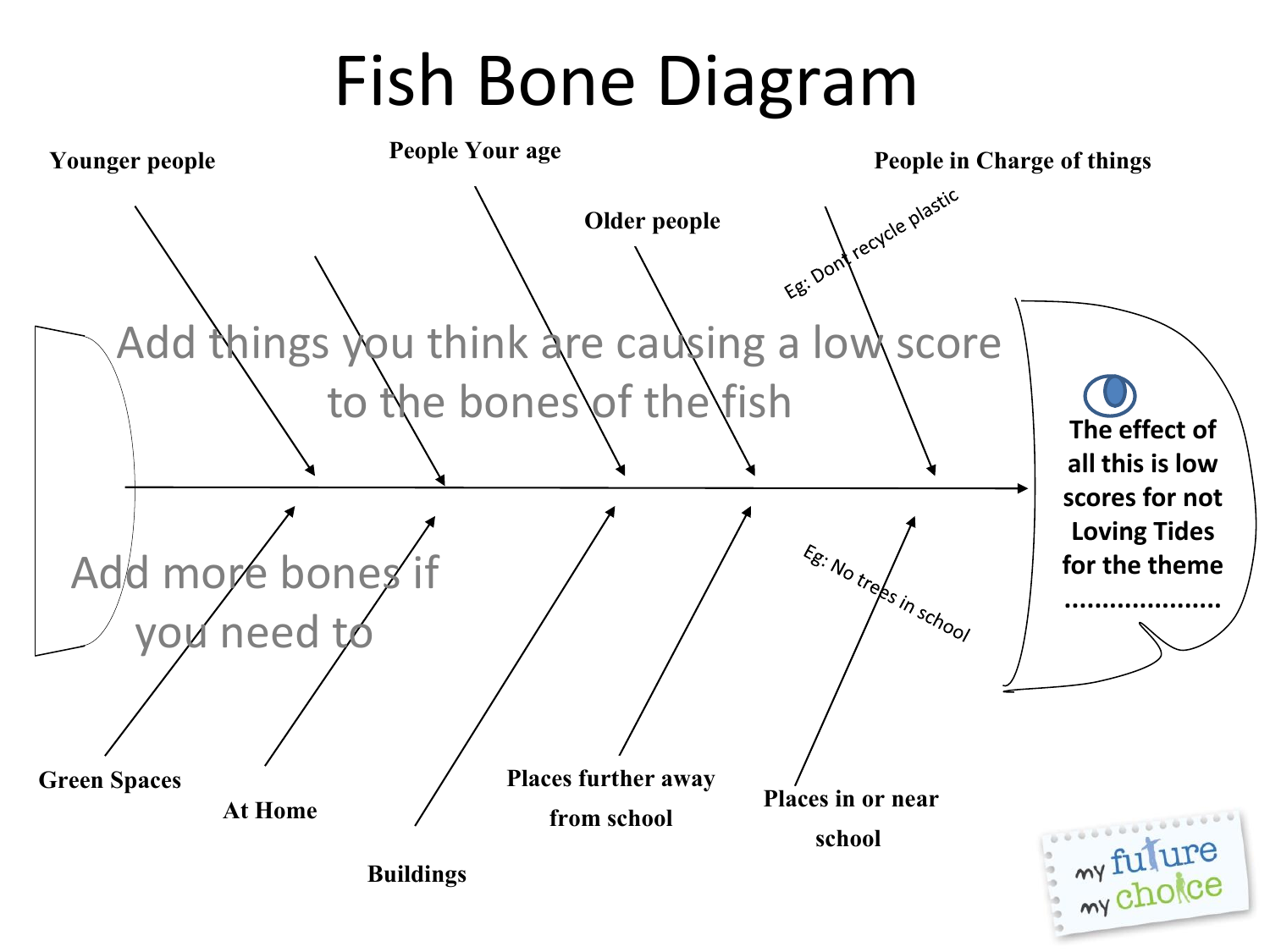## Ideas for Raising the Scores

#### List ideas that could improve the scores

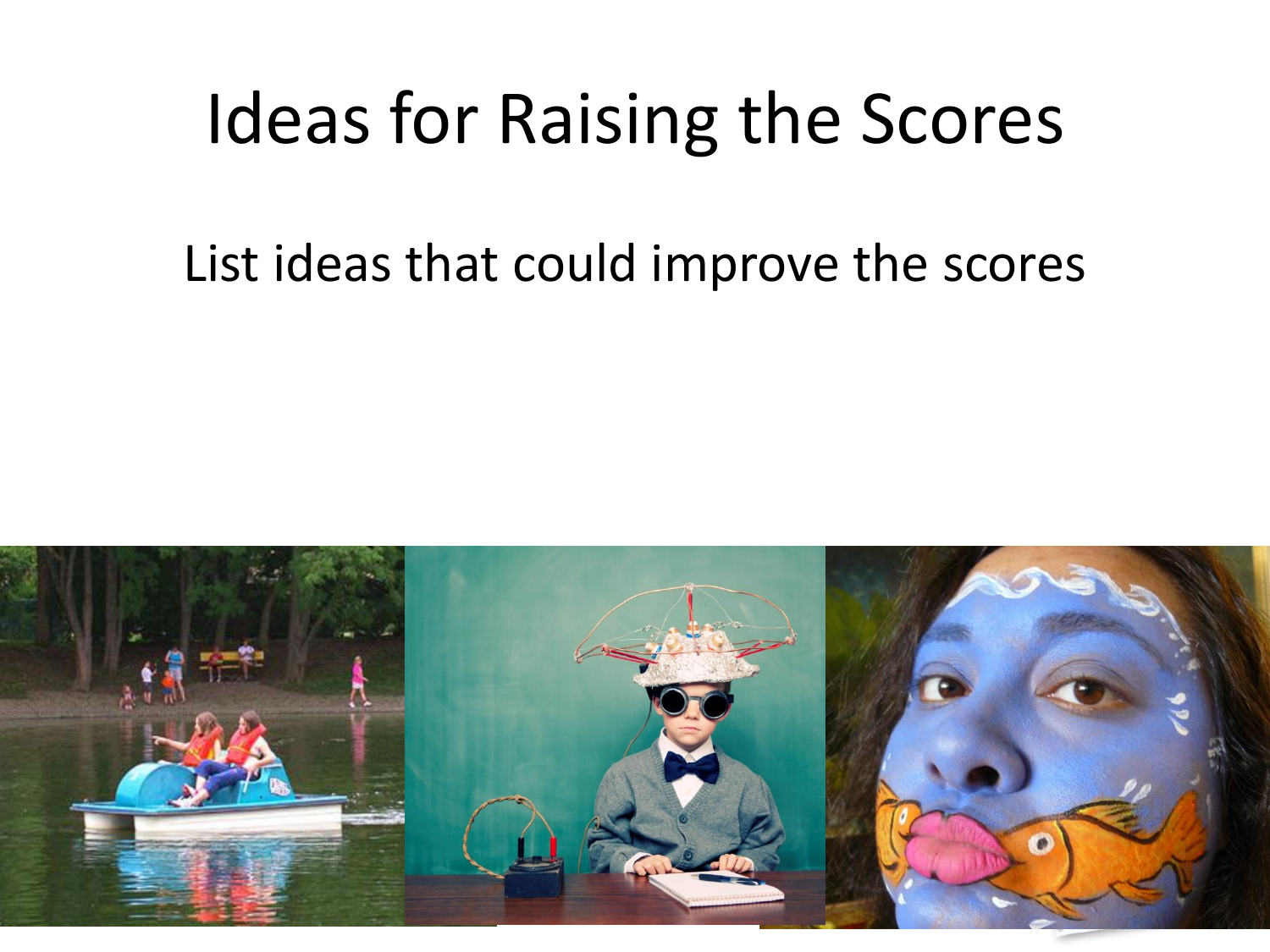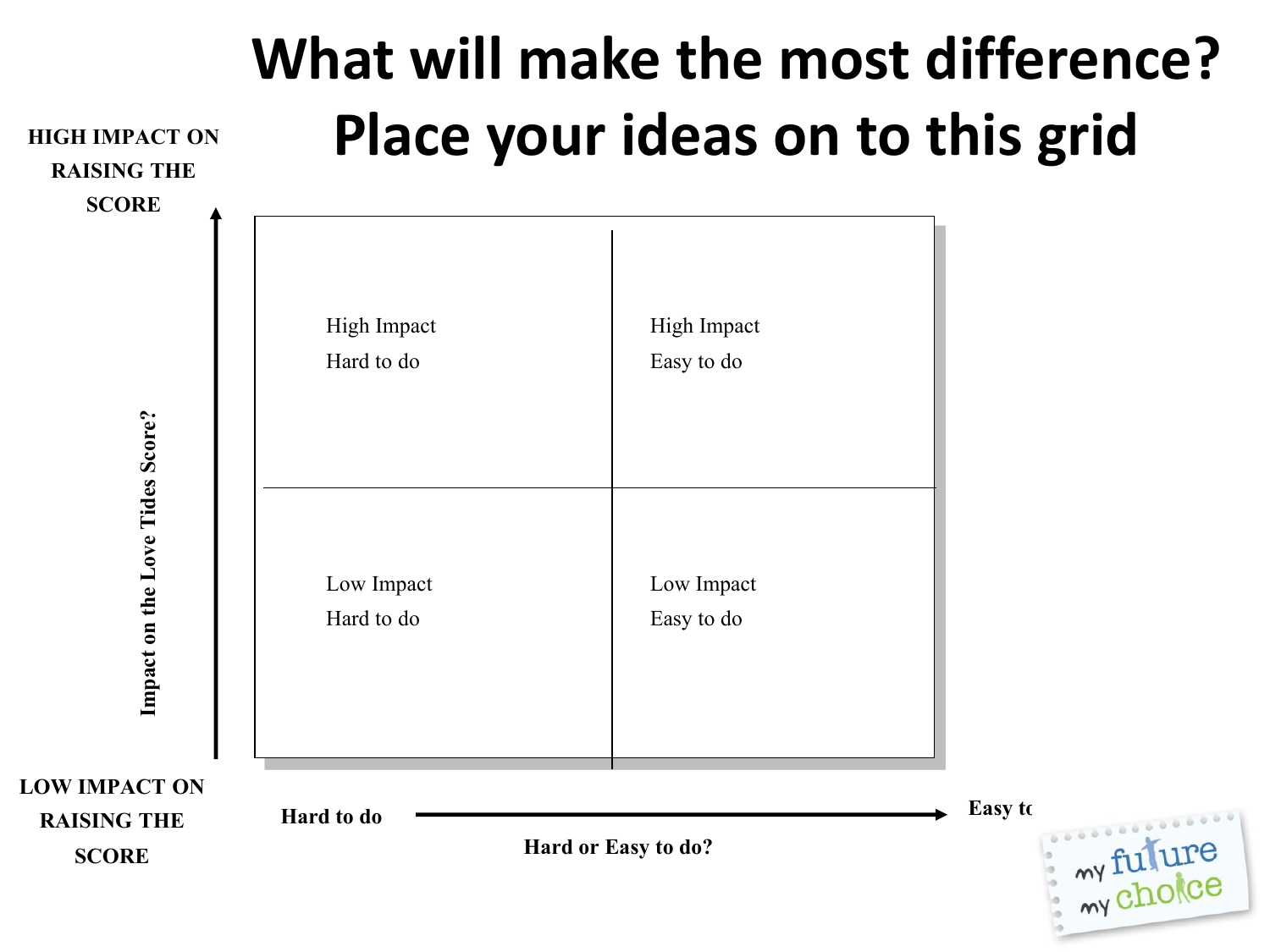# Agree some actions using N/3

Voting to decide which ideas we will actually do involves understanding an idea before dismissing it.

Add up the ideas - Divide the number of ideas by three - Everyone involved gets that number of votes (N/3) – use counters of some sort

Everyone votes using only one vote on one idea

The ideas with the least score are given the chance to pitch and persuade to stay on the list

Ideas are removed and another round of N/3 voting is carried out

Repeat the process and end up with one or two top ideas

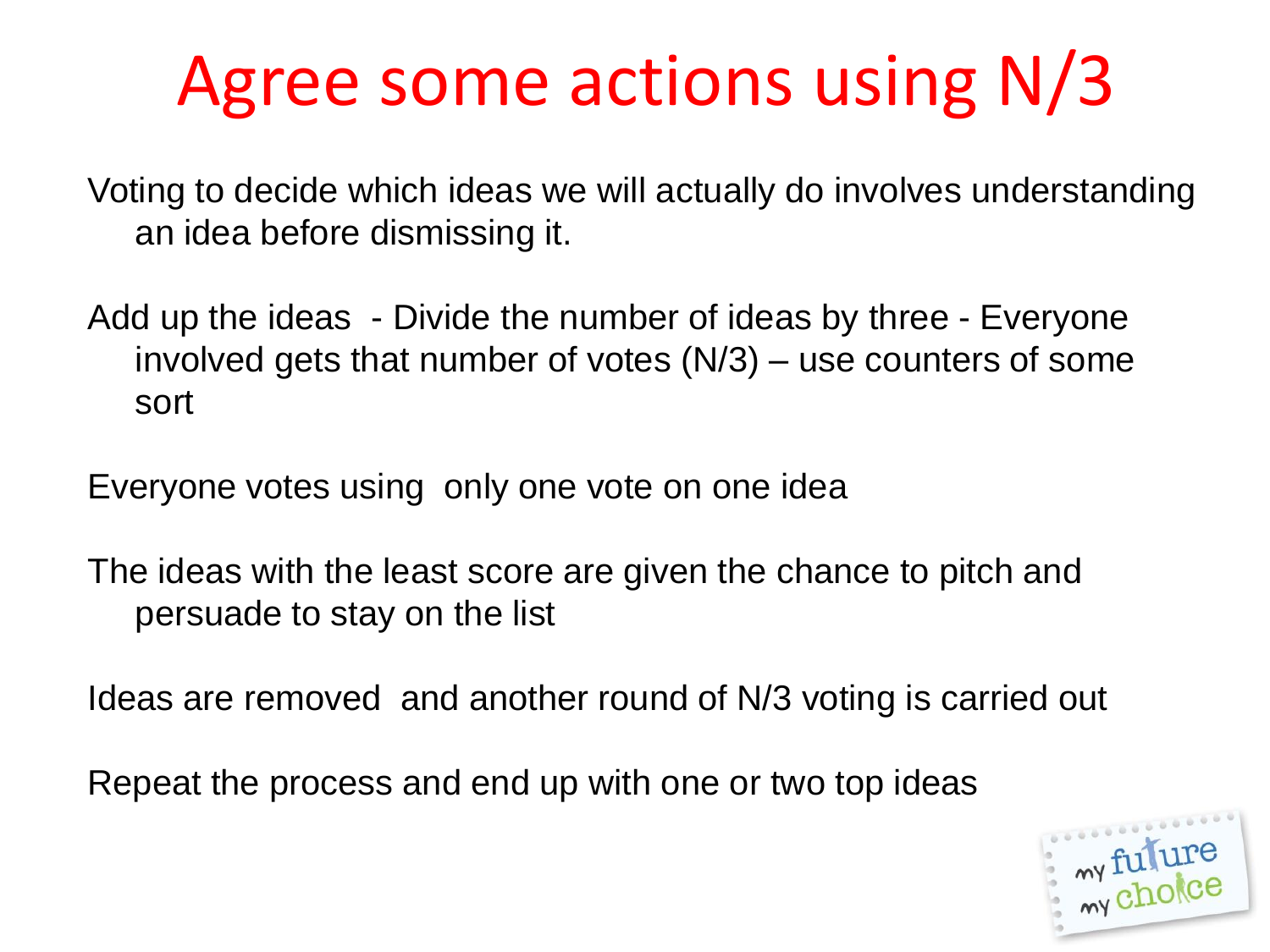### **To help you select the best ideas and create a plan of action explore the downloadable resources for each theme.**